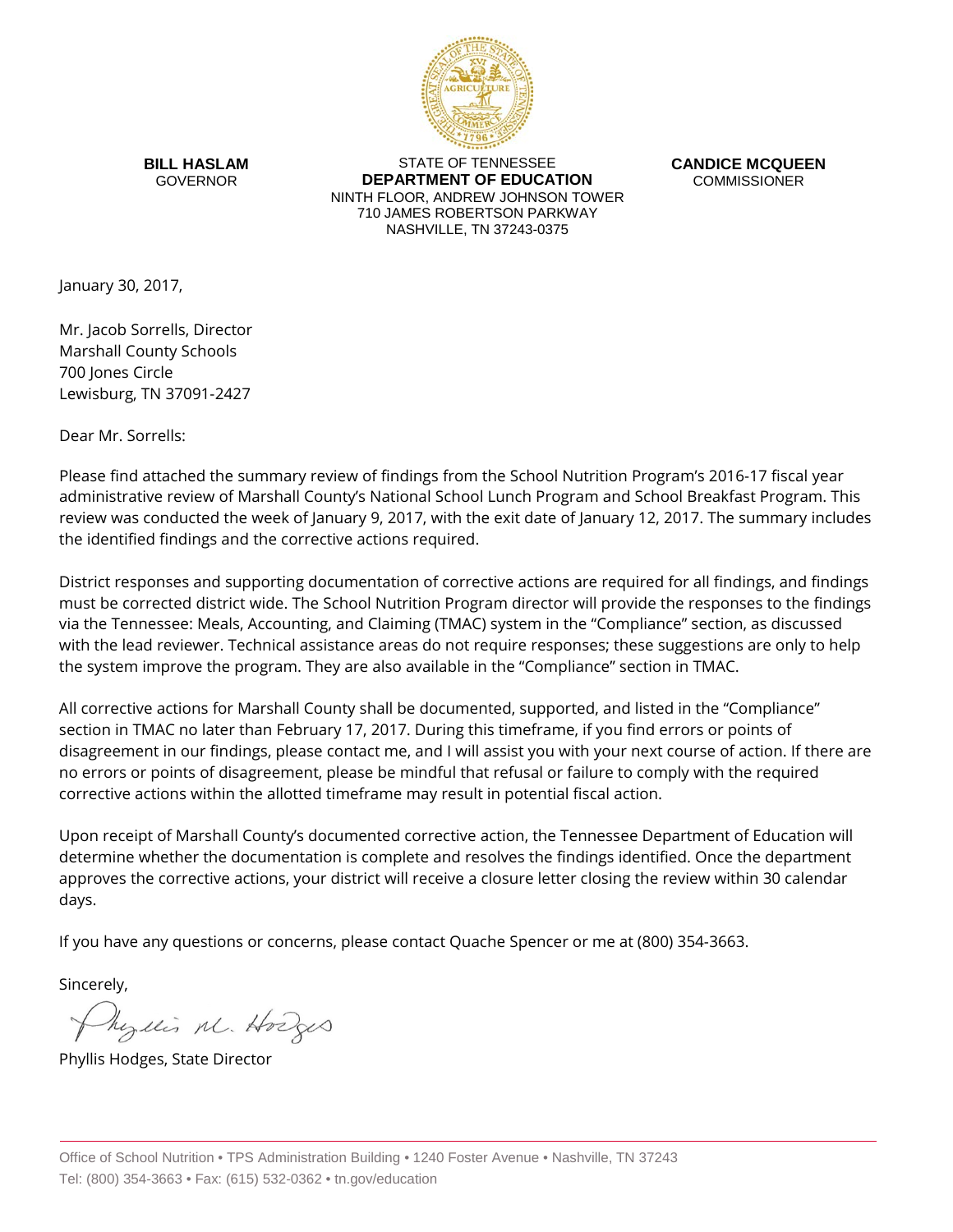

## **Marshall County (590) Review ID: 818 Exit Conference Date: 1/12/2017**

Review Year: 2017

Month of Review: November

Lead Reviewer: Jane Crawford

|      | <b>Findings</b> |                            |                                   |
|------|-----------------|----------------------------|-----------------------------------|
| Area |                 | <b>Finding Description</b> | <b>Required Corrective Action</b> |

## **SFA - Level Findings**

| $100 -$<br>Certification<br>and Benefit<br><b>Issuance</b> | $V-0100$ | One application was<br>mis-categorized as<br>reduced, but should<br>have been categorized<br>as free based on<br>household income. | Categorize the student correctly<br>in the district's electronic<br>database and increase benefits<br>to student within three business<br>days. Notify the family of the<br>eligibility status change within<br>ten business days. |
|------------------------------------------------------------|----------|------------------------------------------------------------------------------------------------------------------------------------|------------------------------------------------------------------------------------------------------------------------------------------------------------------------------------------------------------------------------------|
|                                                            |          |                                                                                                                                    | Upload evidence of the change<br>in student's eligibility status.                                                                                                                                                                  |

## **Site - Level Findings: Marshall Elementary (0043)**

| 1400 - Food<br>Safety | $V-1400$ | Cans of Pork and Beans<br>and sauerkraut were<br>the dry storage area.<br>This violates the school<br>food safety plan's<br>standard operating<br>procedure (SOP) for<br>receiving deliveries,<br>which requires<br>monitoring of deliveries<br>and rejection of dented<br>cans. | Retrain employees on SOP for<br>receiving deliveries, which<br>dented and damaged in involves rejecting dented and/or<br>damaged cans.<br>Upload a sign in sheet from<br>training. |
|-----------------------|----------|----------------------------------------------------------------------------------------------------------------------------------------------------------------------------------------------------------------------------------------------------------------------------------|------------------------------------------------------------------------------------------------------------------------------------------------------------------------------------|
| 400 - Meal            | $V-0400$ | The roll provided at                                                                                                                                                                                                                                                             | Discontinue purchasing and                                                                                                                                                         |
| Components            |          | lunch did not meet the                                                                                                                                                                                                                                                           | serving the roll found                                                                                                                                                             |
| and                   |          | whole grain                                                                                                                                                                                                                                                                      | noncompliant. Find an                                                                                                                                                              |
| Quantities -          |          | requirement. The                                                                                                                                                                                                                                                                 | alternative roll that meets the                                                                                                                                                    |